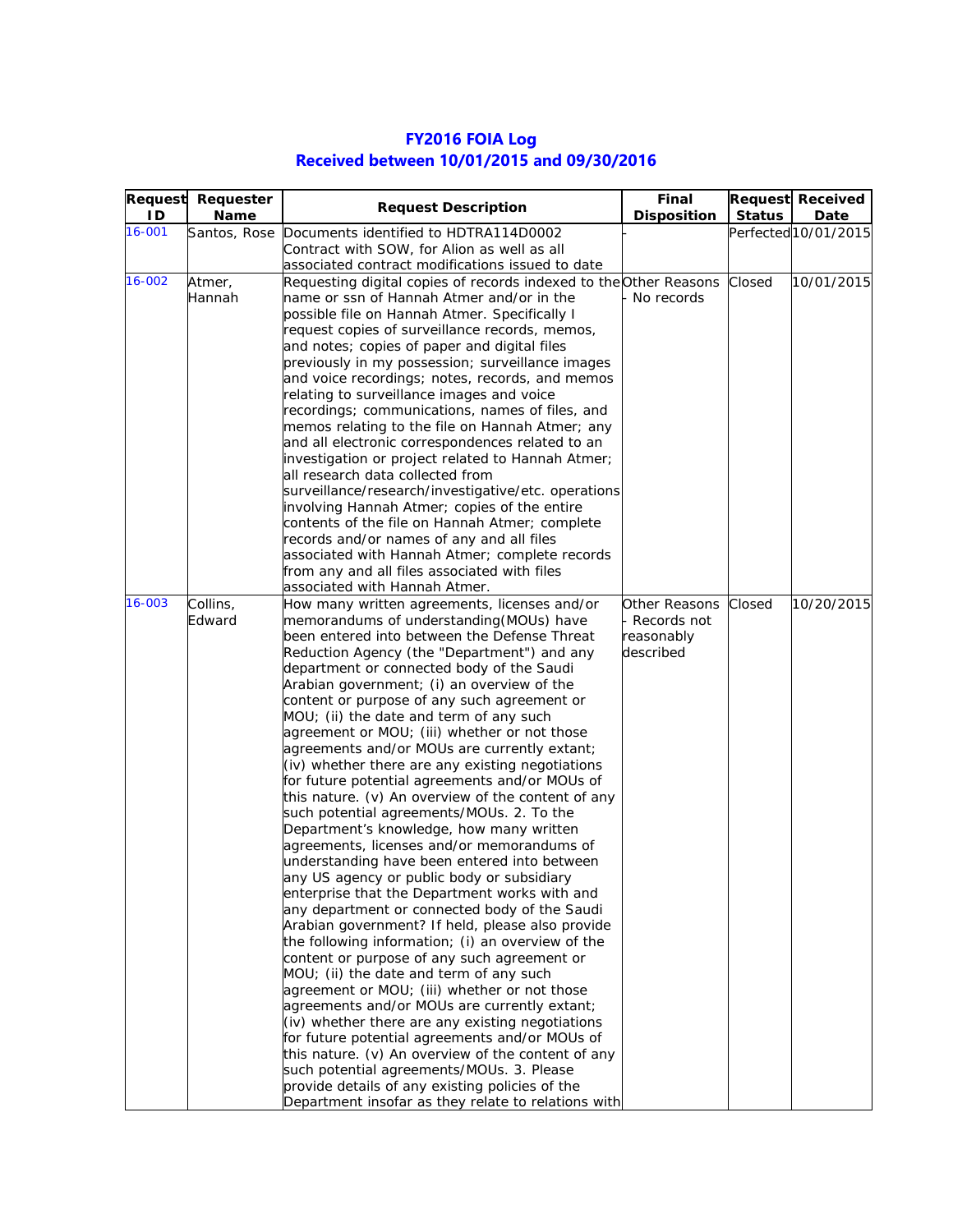|        |             | the Saudi Arabian government. 4. Please provide                     |                      |        |                      |
|--------|-------------|---------------------------------------------------------------------|----------------------|--------|----------------------|
|        |             | details of any meetings (including dates and an                     |                      |        |                      |
|        |             | overview of the purpose) between Ministers or                       |                      |        |                      |
|        |             | employees of the Department and representatives                     |                      |        |                      |
|        |             | or employees of the Saudi Arabian government. 5.                    |                      |        |                      |
|        |             | How many written agreements, licenses and/or                        |                      |        |                      |
|        |             | memorandums of understanding (MOUs) have                            |                      |        |                      |
|        |             | been entered into between the Department and                        |                      |        |                      |
|        |             | any Saudi private enterprise? (i) an overview of                    |                      |        |                      |
|        |             | the content or purpose of any such agreement or                     |                      |        |                      |
|        |             | MOU; (ii) the date and term of any such                             |                      |        |                      |
|        |             | agreement or MOU; (iii) whether or not those                        |                      |        |                      |
|        |             | agreements and/or MOUs are currently extant;                        |                      |        |                      |
|        |             | (iv) whether there are any existing negotiations                    |                      |        |                      |
|        |             | for future potential agreements and/or MOUs of                      |                      |        |                      |
|        |             | this nature.                                                        |                      |        |                      |
| 16-004 |             | Request a copy of two contracts between the                         | Granted/DeniedClosed |        | 10/22/2015           |
|        | Satter,     |                                                                     |                      |        |                      |
|        | Raphael     | Defense Threat Reduction Agency (DTRA) and                          | in Part              |        |                      |
|        |             | Metabiota, Inc. (or its predecessor, Global Viral                   |                      |        |                      |
|        |             | Forecasting, Inc.) The documents are: The Feb. 1,                   |                      |        |                      |
|        |             | 2012 contract given "procurement identifier"                        |                      |        |                      |
|        |             | HDTRA112C0024. ? The Feb. 7, 2014 contract                          |                      |        |                      |
|        |             | given "procurement identifier" HDTRA114C0104                        |                      |        |                      |
| 16-005 | Pashnev,    | This is a request filed under the Freedom of                        | Other Reasons        | Closed | 10/26/2015           |
|        | Maksim      | Information Act. I request a high-resolution image- No records      |                      |        |                      |
|        |             | made by DTRA in the beginning of 2000s. All                         |                      |        |                      |
|        |             | necessary information about image can be seen                       |                      |        |                      |
|        |             | via link at The US National Archives Catalog                        |                      |        |                      |
|        |             | Caution-                                                            |                      |        |                      |
|        |             | https://research.archives.gov/id/7287854?q=374-                     |                      |        |                      |
|        |             | $GTD-110-21 <$ Caution-                                             |                      |        |                      |
|        |             | https://research.archives.gov/id/7287854?q=374-                     |                      |        |                      |
|        |             | GTD-110-21                                                          |                      |        |                      |
| 16-006 | Che Chen,   | I want to duplicate following films to digital format Other Reasons |                      | Closed | 10/26/2015           |
|        | Cheng       | (HDcam or HD videos) from DTRAIC Mike Ivy shot- Other               |                      |        |                      |
|        |             | films number: RKF-111 Mike Ivy shot films                           |                      |        |                      |
|        |             | number: RKF-120 Mike Ivy shot films number:                         |                      |        |                      |
|        |             | RKF-125 Mike Ivy shot films number: RKF-133                         |                      |        |                      |
|        |             | Mike Ivy shot films number: RKF-134 Mike Ivy                        |                      |        |                      |
|        |             | shot films number: RKF-135 Mike Ivy shot films                      |                      |        |                      |
|        |             |                                                                     |                      |        |                      |
|        |             | number: RKF-136 Mike Ivy shot films number:                         |                      |        |                      |
|        |             | MCG-1 Mike Ivy shot films number: MCG-2                             |                      |        |                      |
| 16-007 |             | Santos, Rose Request a copy of the following documents              | Other Reasons        | Closed | 11/02/2015           |
|        |             | identified toHDTRA114D0003 Order 0006: 1. Task - Request            |                      |        |                      |
|        |             | order 6, with Statement of Work (SOW/PWS) and withdrawn             |                      |        |                      |
|        |             | <b>Modifications</b>                                                |                      |        |                      |
| 16-008 | Egan, Brian | FOIA request concerning DTRA Contract No.                           | Granted/DeniedClosed |        | 11/03/2015           |
|        |             | HDTRA112C0092.                                                      | in Part              |        |                      |
| 16-009 | Egan, Brian | DTRA Contract Nos. HDTRA107C0054,                                   | Granted/DeniedClosed |        | 11/03/2015           |
|        |             | HDTRA109C0049, and HDTRA111C0046                                    | in Part              |        |                      |
| 16-010 | Vance,      | Copies of any Balanced Survivability Assessment                     | Other Reasons        | Closed | 11/04/2015           |
|        | Donald      | Briefings by Mr. Bill Austin, Chief of Balanced                     | No records           |        |                      |
|        |             | Survivability Assessments Branch, DTRA.                             |                      |        |                      |
|        |             | Specifically during the time frame of October 1,                    |                      |        |                      |
|        |             | 2006 to December 25, 2006.                                          |                      |        |                      |
| 16-011 | Vance,      | Copies of any briefings/presentations of the                        |                      |        | Perfected 11/04/2015 |
|        | Donald      | MIGHTY SABER Technology. Specifically during                        |                      |        |                      |
|        |             | the time frame of June 1, 2015 to August 25,                        |                      |        |                      |
|        |             | 2015.                                                               |                      |        |                      |
| 16-012 | Vance,      | Copies of presentations given by Senior Engineer, Denied in Full    |                      | Closed | 11/04/2015           |
|        | Donald      | DTRA Ctr on Extending Post Attack Endurance at                      |                      |        |                      |
|        |             |                                                                     |                      |        |                      |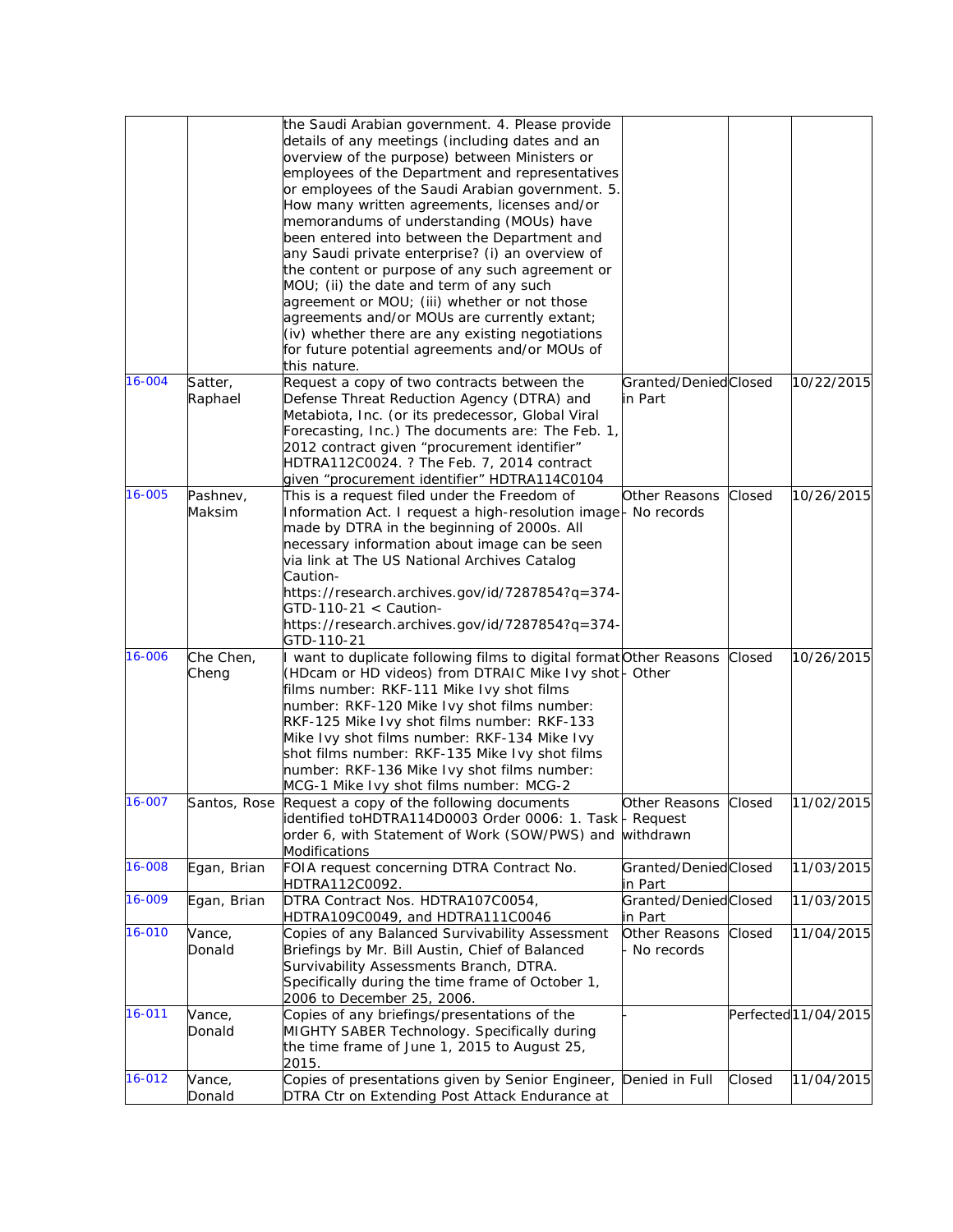|            |                      | Underground Facilities. (see FOIA request for<br>additional information)                                                                                                                                                                                                                                                                                                                                                                                                                                                                                   |                                                                                  |        |            |
|------------|----------------------|------------------------------------------------------------------------------------------------------------------------------------------------------------------------------------------------------------------------------------------------------------------------------------------------------------------------------------------------------------------------------------------------------------------------------------------------------------------------------------------------------------------------------------------------------------|----------------------------------------------------------------------------------|--------|------------|
| 16-013     | McCarthy,<br>Michael | Any and all documents relating to the activities of Other Reasons<br>the DTRA with Belarus from 2008 to present                                                                                                                                                                                                                                                                                                                                                                                                                                            | No records                                                                       | Closed | 11/03/2015 |
| 16-014     | Gay, Jenny           | I would also like to know, from 2010 to the day<br>this request is processed, donations, gifts, and<br>grants, given to Exeter University from a country's withdrawn<br>ministry or department of defense. For example,<br>the UK's Ministry of Defense or the US<br>Department of Defense.                                                                                                                                                                                                                                                                | Other Reasons<br>Request                                                         | Closed | 11/16/2015 |
| 16-015     | Hodges,<br>Stephen   | I would like to take a copy of my emails and<br>address book, including those in the enterprise<br>vault, when I retire.                                                                                                                                                                                                                                                                                                                                                                                                                                   | Other Reasons<br>Records not<br>reasonably<br>described                          | Closed | 11/16/2015 |
| 16-016     |                      | Phelan, Janet Requesting the contracts held by your agency<br>with Translational Genomics Research Institute.                                                                                                                                                                                                                                                                                                                                                                                                                                              | Other Reasons<br>No records                                                      | Closed | 11/18/2015 |
| 16-017     |                      | Martin, Derek Request access to and copies of all<br>correspondence held by the Defense Threat<br>Reduction Agency and received from US<br>Congressman Rob Bishop or his Congressional<br>Office (UT-01) since January 3, 2003 regarding<br>any of the following companies.                                                                                                                                                                                                                                                                                | Other Reasons<br>No records                                                      | Closed | 11/19/2015 |
| 16-018     | Root, Sara           | Request for a complete copy of the DTRA Report<br>of Investigation, including exhibits, which inquired in Part<br>into allegations made against the requester<br>regarding restriction of communications to the IG.<br>(see FOIA request for additional information)                                                                                                                                                                                                                                                                                       | Granted/DeniedClosed                                                             |        | 11/23/2015 |
| 16-019     | Brown,<br>Zainab     | Request that a copy of the following document(s)<br>be provided to me: (1) The official operational<br>period dates of the 1967 Joint Task Group 8.4<br>atmospheric nuclear test named "Operation<br>Paddlewheel" and (2) documentation of the<br>participation of the veteran, Donald Elmer Meyer,<br>in any U.S. or Joint Task Group nuclear<br>atmospheric testing,-including Operation<br>Paddlewheel, or other exposure to ionizing<br>radiation in armed forces service. The dates of<br>service for this veteran are: 1960-02-01 to 1988-<br>04-20. | Other Reasons<br>All Records<br>Referred to<br>Another<br>Component or<br>Agency | Closed | 12/03/2015 |
| 16-020     | Santos, Rose         | Request a copy of the following documents<br>identified toHDTRA112C0019: 1. Contract and all<br>modifications, with applicable Statement of Work<br>(SOW/PWS)                                                                                                                                                                                                                                                                                                                                                                                              | Other Reasons<br>Request<br>withdrawn                                            | Closed | 11/30/2015 |
| 16-021     |                      | Johnson, Carl   am requesting a full file disclosure, within your<br>agency and/or jurisdiction of any and all<br>documents including photographs as well as any<br>other types of data/information contained on<br>other media storage devices, whether electronic<br>or physical, including any cross-references, of<br>private and public information regarding Duane<br>Lee Haatvedt since the beginning of data accrual<br>on named subject.                                                                                                          | Other Reasons<br>Records not<br>easonably<br>described                           | Closed | 12/03/2015 |
| 16-022     | Gordon,<br>William   | Requesting a copy of the July 2001 "Introduction<br>to the Physics of Nuclear Weapons Effects" by<br>Charles J. Bridgman                                                                                                                                                                                                                                                                                                                                                                                                                                   | Other Reasons<br>Request<br>withdrawn                                            | Closed | 12/03/2015 |
| $16 - 023$ | Vance,<br>Donald     | I am requesting a copy of the following handbook: Denied in Full<br>HQ DTRA-48M-2H, Emergency Response Forces<br>Handbook.                                                                                                                                                                                                                                                                                                                                                                                                                                 |                                                                                  | Closed | 12/08/2015 |
| 16-024     |                      | Shaffer, Brian The completed unofficial investigation (to include<br>witness statements) on USAF Lieutenant Colonel<br>Brian R. Shaffer, (DTRA/J10CEE) which                                                                                                                                                                                                                                                                                                                                                                                               | Granted/DeniedClosed<br>in Part                                                  |        | 12/01/2015 |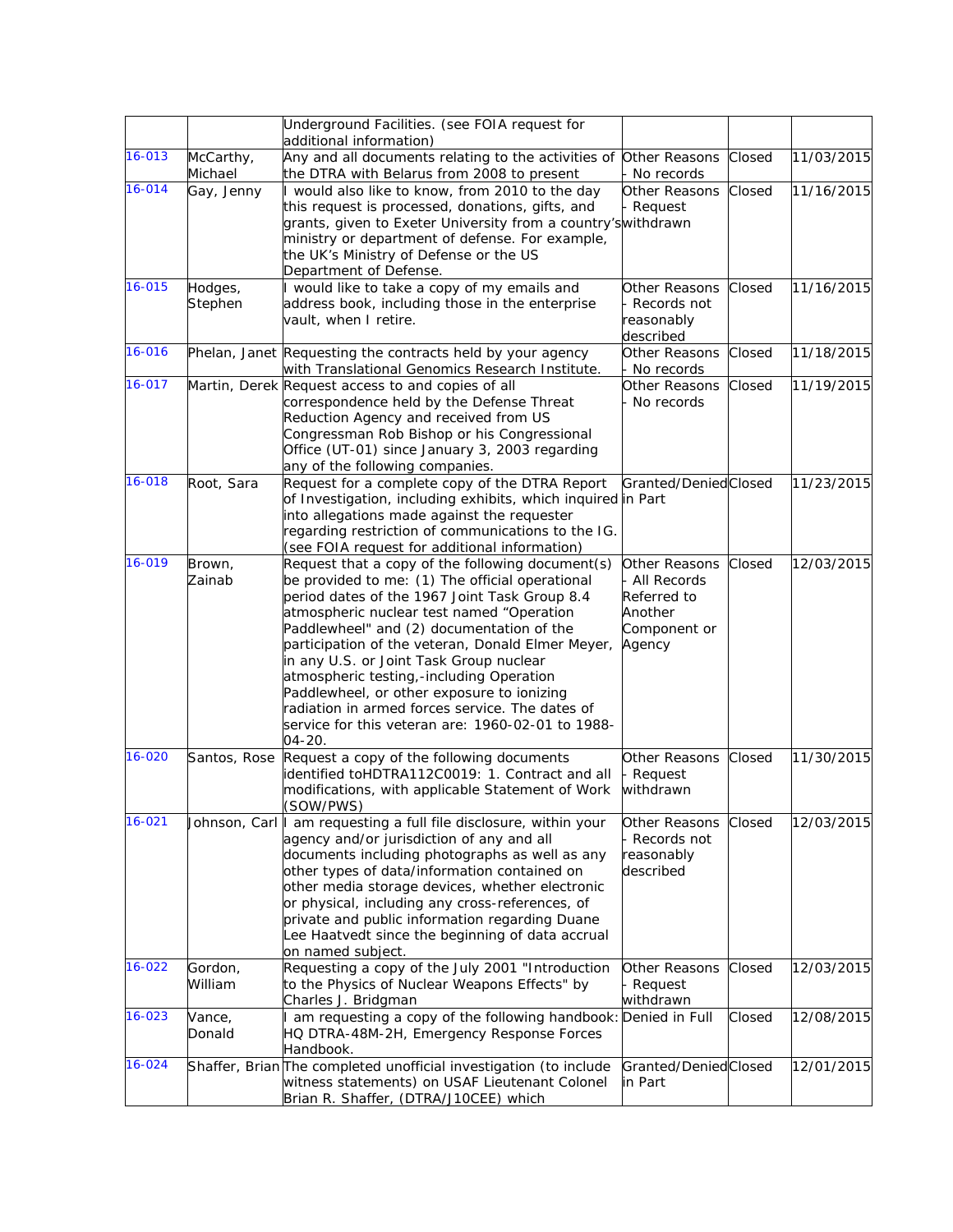|            |                               | commenced on 16 Jun 2015 and ended on/about<br>Aug 2015.                                                                                                                                                                                                                                                                                                                                                                                                                                                                                                                                                                                                                                                                                                                                                                                                                                                                                                                                                                                                                                  |                                       |        |            |
|------------|-------------------------------|-------------------------------------------------------------------------------------------------------------------------------------------------------------------------------------------------------------------------------------------------------------------------------------------------------------------------------------------------------------------------------------------------------------------------------------------------------------------------------------------------------------------------------------------------------------------------------------------------------------------------------------------------------------------------------------------------------------------------------------------------------------------------------------------------------------------------------------------------------------------------------------------------------------------------------------------------------------------------------------------------------------------------------------------------------------------------------------------|---------------------------------------|--------|------------|
| $16 - 025$ | Santos, Rose                  | Copy of the following documents identified<br>toHDTRA112C0019: 1. Contract and all<br>modifications, with applicable Statement of Work<br>(SOW/PWS) 2. P00001 thru P00023 with<br>SOW/PWS                                                                                                                                                                                                                                                                                                                                                                                                                                                                                                                                                                                                                                                                                                                                                                                                                                                                                                 | Other Reasons<br>Request<br>withdrawn | Closed | 12/10/2015 |
| 16-026     | Ikossi, Kiki                  | Correspondence, emails and letters, phone<br>records between the CBA management Richard<br>Schoske, John Hannan, Charles Former or CB<br>management Dr. Ronald Hann and 1) the officials<br>of the IEEE COMCAS 2015 Conference between<br>October 15 - December 21, 2015 and, 2) the<br>officials of the AFOSR and National Science<br>Foundation and Dr. Dimitris Pavlitis between<br>March 3-April 30, 2014/                                                                                                                                                                                                                                                                                                                                                                                                                                                                                                                                                                                                                                                                            | Other Reasons<br>No records           | Closed | 12/22/2015 |
| 16-027     | Campbell,<br>Shelby Jay       | Requesting the actual Dosimetry Exposure<br>Readings from the Film Badges on the USS<br>Navarro (APA-215) as well as the Ships' Film<br>Badges during participation in Operation Hardtack<br>1 on July 2, 1958 through August 5, 1958.                                                                                                                                                                                                                                                                                                                                                                                                                                                                                                                                                                                                                                                                                                                                                                                                                                                    | Granted/DeniedClosed<br>in Part       |        | 12/28/2015 |
| 16-028     | Hancock,<br>Cyrus             | This is a request under the Freedom of<br>Information Act. I request that you submit an<br>electronic list of all Defense Threat Reduction<br>Agency employees located within the Georgia,<br>Tennessee, and Alabama regions. Please include<br>the agency address for which each member is<br>employed.                                                                                                                                                                                                                                                                                                                                                                                                                                                                                                                                                                                                                                                                                                                                                                                  | Other Reasons<br>No records           | Closed | 01/04/2016 |
| 16-029     | Johnson,<br>Robert            | Herbicide exposure on Johnston Island 1. During<br>Operation Pacer Ivy, what chemical agents were<br>transported, from where to where? 2. Once<br>transported to where the agents went, is there<br>report of environmental contamination, and by<br>what agents? 3. If an individual works and or<br>individuals worked in such a contamination<br>environment, is, was and or were s/he, they<br>exposed to such chemical agents (s), residually<br>through the environment?                                                                                                                                                                                                                                                                                                                                                                                                                                                                                                                                                                                                            | Other Reasons<br>No records           | Closed | 01/11/2016 |
| 16-030     | Johnson,<br>Robert            | Information on himself about herbicide exposure<br>on Johnston Island                                                                                                                                                                                                                                                                                                                                                                                                                                                                                                                                                                                                                                                                                                                                                                                                                                                                                                                                                                                                                     | Other Reasons<br>No records           | Closed | 01/11/2016 |
| 16-031     | Moon,<br>Bongseob<br>(Daniel) | In connection with accidental delivery of pathogen Other Reasons<br>such as Anthrax to Osan, Yongsan and other U.S.<br>bases/labs in South Korea from 2008 through<br>2015, I respectfully request for the documents<br>relating to the followings: 1. Release of further<br>test result in CDC (Center for Disease Control) or<br>affiliated labs after transfer of samples involved in<br>delivery accident in South Korea; 2. On-site<br>investigation result/report by CDC after accident<br>in South Korea, containing types of all pathogen<br>samples received, epidemiologic consultation,<br>worker safety review, laboratory analysis and<br>handling of laboratory waste; 3. Destroy protocol<br>of live pathogen; 4. Result or relative documents<br>of investigation whether CDC's protocol to<br>irradiation for anthrax was legitimate and whether<br>personnel in charge used adequate exposure to<br>irradiation of pathogen to ship; 5. Shipping<br>protocol of dead pathogen; and 6. Shipping record<br>or documents of dead pathogen mailed to U.S.<br>bases in Korea | No records                            | Closed | 01/08/2016 |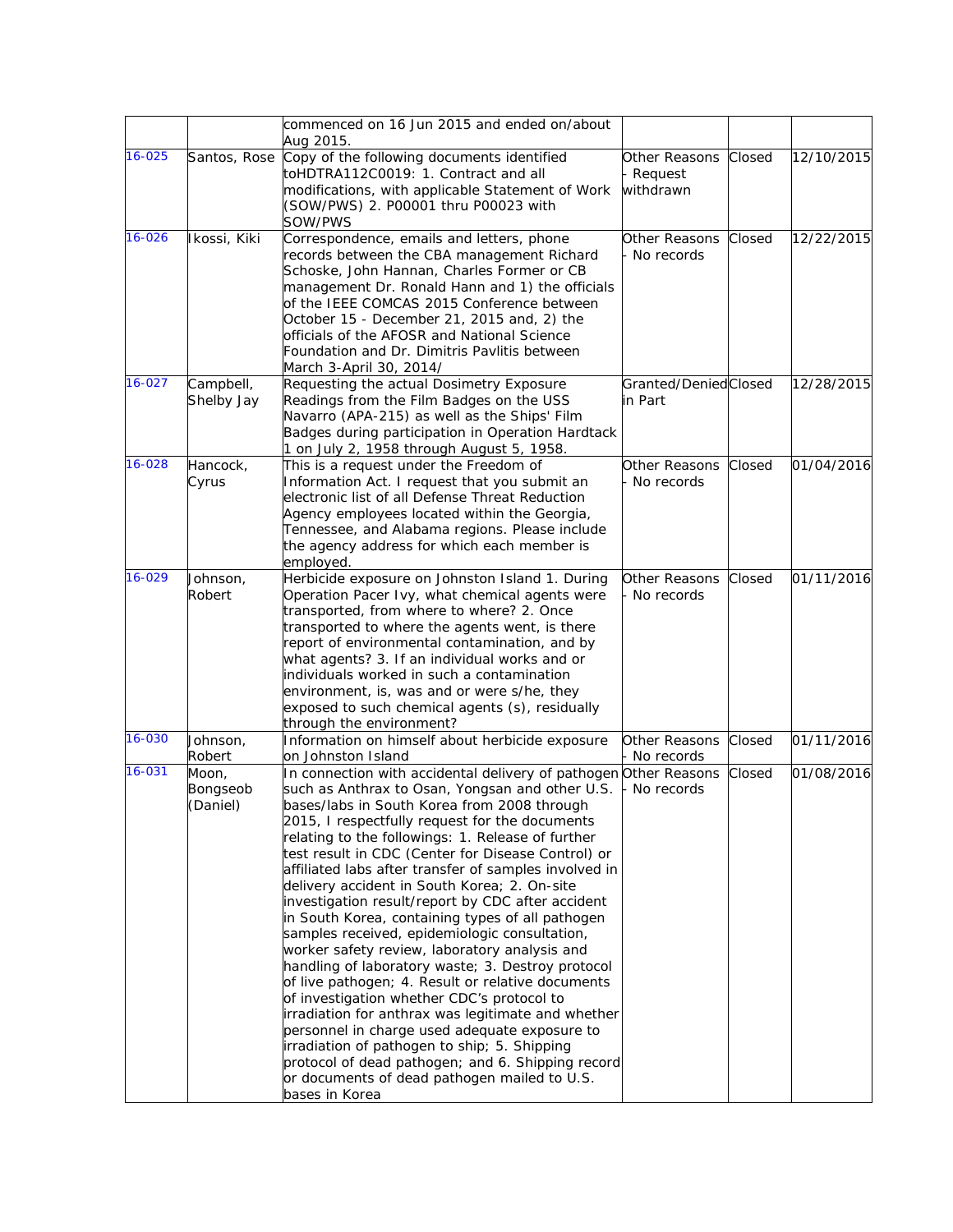| $16 - 032$ | Salamon,<br>Stuart   | The requester believe he is a victim of an<br>investigation and is requesting information to<br>prove that an investigation was started with false                                                                                                                                                                                                                                                                                                                                                                                     | Other Reasons<br>Records not<br>reasonably              | Closed | 01/26/2016          |
|------------|----------------------|----------------------------------------------------------------------------------------------------------------------------------------------------------------------------------------------------------------------------------------------------------------------------------------------------------------------------------------------------------------------------------------------------------------------------------------------------------------------------------------------------------------------------------------|---------------------------------------------------------|--------|---------------------|
|            |                      | pretense and it became allegations and was being described<br>used to violate his rights. Request information<br>related to this and the Trojan that was put into his<br>hands at 10 years of age in 2002 called Frost.                                                                                                                                                                                                                                                                                                                |                                                         |        |                     |
| 16-034     | Echavarri,<br>Miguel | "Operation Hardtack - Military Effects Studies" and Granted in Full Closed<br>more specifically referred to as "Part Four -Sub-<br>Kiloton Effects," Project 24-1d-59, copied directly<br>from an existing 35mm Inter positive<br>(preferably) 35mm cut original negative<br>(alternately) and NOT from a color or black and<br>white "release print" or "work print" or print of<br>any kind and also NOT from a 16mm copy of any<br>kind.                                                                                            |                                                         |        | 02/16/2016          |
| 16-035     | Shan, Yogi           | Request copy of the following documents: 1. "A<br>high temperature nuclear weapon," RM-3978-aec,<br>RAND Corp. (1963), 2. DASA 2371, "Initial<br>radiation environments produced by Spartan<br>Events" 3. DASA-2397-1, "Nuclear Weapons as<br>X-ray sources" 4. Latter, A., "Another<br>Vulnerability", RM-3981-pr (1964).                                                                                                                                                                                                             |                                                         |        | Perfected02/16/2016 |
| 16-036     |                      | Holman, John Please input case description                                                                                                                                                                                                                                                                                                                                                                                                                                                                                             | Denied in Full                                          | Closed | 02/16/2016          |
| $16 - 037$ | Alexander            | Mikhalchenko, Photographs (in high resolution) from all angle<br>and distances during the 1951-1962 years.<br>(Operation Ranger, Greenhouse, Buster-Jangle,<br>Tumbler-Snapper, Ivy, Castle, Teapot, Redwing,<br>Plumb bob, Hardtack, Dominic                                                                                                                                                                                                                                                                                          | Granted in Full Closed                                  |        | 02/17/2016          |
| 16-038     | Greenewald,<br>John  | copy of the following document: Title: (U)<br>Weapons of Mass Destruction Terms Handbook<br>(pdf), Accession Number: ADB314828, Corporate<br>Author: Defense Threat Reduction Agency, Fort<br>Belvoir, VA, Report Date: 01 Feb 2002, Pages: 234<br>Page(s), Report Number: DTRA-AR-40H<br>(DTRAAR40H), XD - DTRA/FB (XDDTRAFB),<br>Monitor Series: DTRA/FB (DTRAFB).                                                                                                                                                                   |                                                         |        | Perfected02/24/2016 |
| 16-039     | Greenewald,<br>John  | Copy of the following document: Title: (U)<br>Weapons of Mass Destruction Terms Reference<br>Handbook (pdf), Accession Number: ADB275812,<br>Corporate Author: Defense Threat Reduction<br>Agency, Alexandria, VA, Report Date: 01 Sep<br>2001, Pages: 229 Page(s), Report Number: XD -<br>DTRA (XD).                                                                                                                                                                                                                                  |                                                         |        | Perfected02/24/2016 |
| 16-040     | Slayton,<br>Thomas   | Request information or records on kinetic fireball<br>incendiaries, including any documented use or<br>testing and any reports your Agency may have<br>received regarding the viability and/or proposed<br>use of these weapons                                                                                                                                                                                                                                                                                                        | Other Reasons<br>Records not<br>reasonably<br>described | Closed | 02/29/2016          |
| 16-041     | Cotter, John         | I am requesting copies of the following records:<br>Part A -- FOIA Requests That Mention "Trump". I<br>am requesting copies of all record requests<br>submitted [under the Freedom of Information Act]<br>to your agency between June 1, 2015, and March<br>2, 2016, that contained the phrase "Trump" in it.<br>Part B -- Responsive Records Provided For All<br>FOIAs That Mention "Trump". In addition, I am<br>also requesting copies of all responsive records<br>provided for the requests identified in Part A as<br>available. | Other Reasons<br>No records                             | Closed | 03/03/2016          |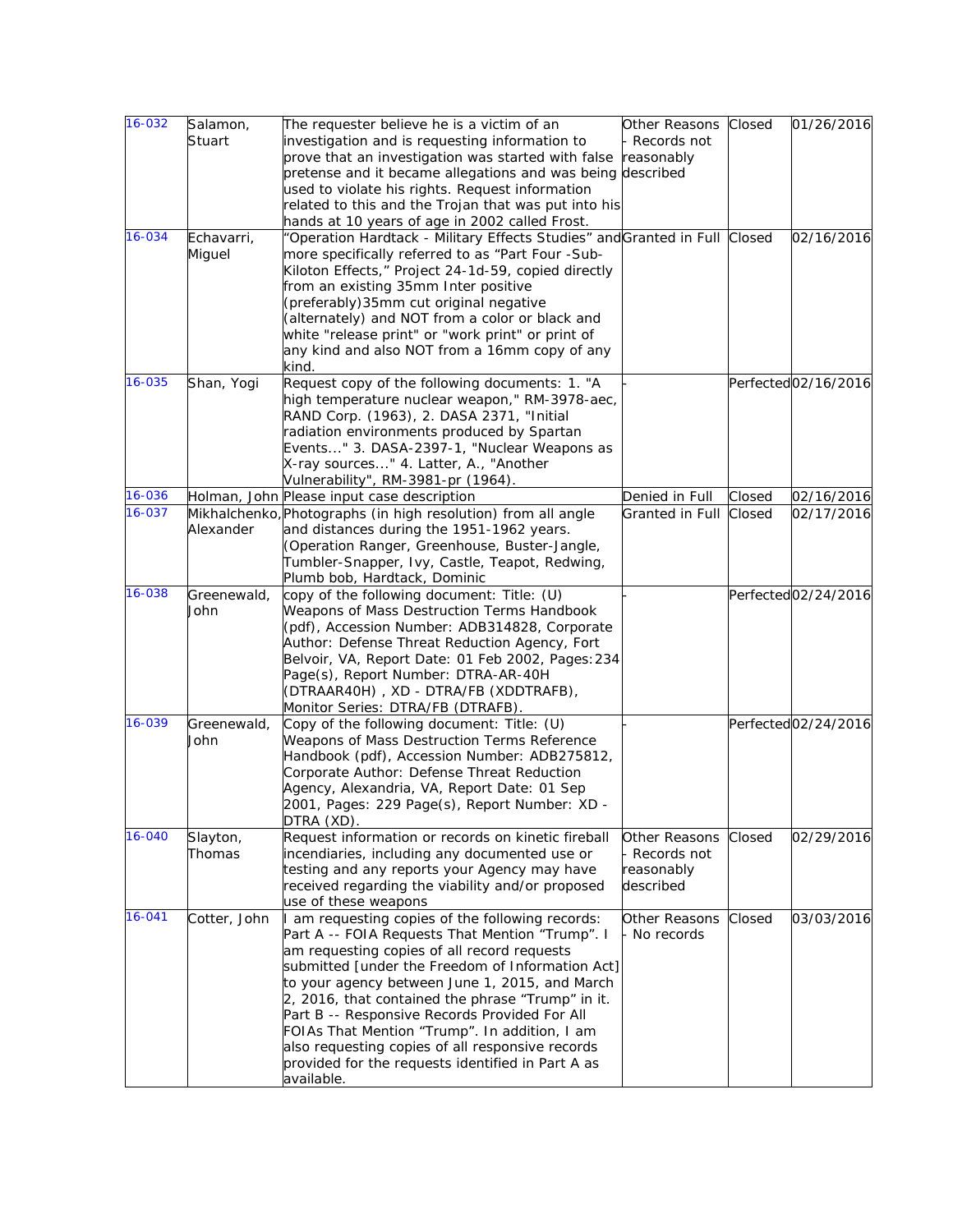| 16-042     |               | Whytsell, Eric Specific Task orders awarded to ARA under DTRA                                     |                      |        | Perfected03/08/2016 |
|------------|---------------|---------------------------------------------------------------------------------------------------|----------------------|--------|---------------------|
|            |               | Contract No. HDTRA114D0003. Additionally all                                                      |                      |        |                     |
|            |               | documents pertaining to the overall evaluation; all                                               |                      |        |                     |
|            |               | documents pertaining to evaluation of significant                                                 |                      |        |                     |
|            |               | weaknesses and deficiencies in ARA's proposal.                                                    |                      |        |                     |
| $16 - 043$ |               | Phelan, Janet Request document related to HDTRA112C006.                                           | Granted/DeniedClosed |        | 03/03/2016          |
|            |               |                                                                                                   | in Part              |        |                     |
| 16-044     | Che Chen,     | Requesting three films (HDCAM) tape numbers                                                       | Other Reasons        | Closed | 03/16/2016          |
|            | Cheng         | 132, 133, and 135) to be duplicated to HD format                                                  | No records           |        |                     |
|            |               | videos high-resolution.                                                                           |                      |        |                     |
| 16-045     | Purvis, Angie | Request copies of the following records: Report of Granted in Full Closed                         |                      |        | 03/21/2016          |
|            |               | DTRA-sponsored assessment/evaluation of                                                           |                      |        |                     |
|            |               | Arizona State University immunosignatures                                                         |                      |        |                     |
|            |               | technology (funded by DTRA between 4/2012 and                                                     |                      |        |                     |
|            |               | 2014, Award Number: HDTRA112C0058).                                                               |                      |        |                     |
| 16-046     |               | Krivit, Steven All correspondence between George Peter Nanos                                      | Other Reasons        | Closed | 04/05/2016          |
|            |               | and Michael Melich of the Naval Postgraduate                                                      | No records           |        |                     |
|            |               | School for the timeframe of 2006-2009.                                                            |                      |        |                     |
| 16-047     | Lindsey,      | Records of communications between the DTRA                                                        | Other Reasons        | Closed | 04/06/2016          |
|            | David         | and members of Congress or their staffs that                                                      | Request              |        |                     |
|            |               | mention the United Nations Monitoring,                                                            | withdrawn            |        |                     |
|            |               | Verification and Inspection Commission                                                            |                      |        |                     |
|            |               | (UNMOVIC), communications to or from UNMOVIC                                                      |                      |        |                     |
|            |               | or its staff sent between January 1, 2000 and                                                     |                      |        |                     |
|            |               | April 1, 2003, and any briefings, documents, or                                                   |                      |        |                     |
|            |               | communications discussing UNMOVIC inspections                                                     |                      |        |                     |
|            |               | provided by the DTRA or its employees to the                                                      |                      |        |                     |
|            |               | Office of the Secretary of Defense, the Defense                                                   |                      |        |                     |
|            |               | Intelligence                                                                                      |                      |        |                     |
| 16-048     | Merrill,      | Request for information and history about any                                                     | Other Reasons        | Closed | 04/11/2016          |
|            | Donald        | money the agency or office has given to the                                                       | No records           |        |                     |
|            |               | Corporation for Public Broadcasting and/or any                                                    |                      |        |                     |
|            |               | public radio station, in any form (grants, etc.), as                                              |                      |        |                     |
|            |               | a part of an effort to promote work, support public                                               |                      |        |                     |
|            |               | radio or for any other purpose, during the period                                                 |                      |        |                     |
|            |               | of 2010-2016.                                                                                     |                      |        |                     |
| 16-049     | Galka,        | Agency's FOIA logs for FY 2014 and FY 2015                                                        | Granted in Full      | Closed | 04/11/2016          |
|            | Maxwell       |                                                                                                   |                      |        |                     |
| 16-050     |               | Krivit, Steven Correspondence w/ Navy SPAWAR-Pacific                                              | Granted/DeniedClosed |        | 04/12/2016          |
|            |               | research on (1) nano-nuclear reactions in                                                         | in Part              |        |                     |
|            |               | condensed matter and on Low-Energy Nuclear                                                        |                      |        |                     |
|            |               | Reactions from 2008 to present and (2) copy of                                                    |                      |        |                     |
|            |               | paper on "Investigations of Nan-Nuclear Reactions                                                 |                      |        |                     |
| 16-051     |               | in Condensed Matter".                                                                             | Other Reasons        | Closed | 04/21/2016          |
|            | Sauter, Mark  | Records pertaining to documentation, including<br>high-quality photo/video, concerning North      | No records           |        |                     |
|            |               | Korean capabilities, intelligence gathering, etc.                                                 |                      |        |                     |
|            |               | targeting nuclear power plants and/or cyber-                                                      |                      |        |                     |
|            |               | attack - (1) 5 Aug 1982 North Korean commando                                                     |                      |        |                     |
|            |               | attack near the Wolsong Nuclear Power Plant, (2)                                                  |                      |        |                     |
|            |               | Plans to attack American power plants, per Sep.                                                   |                      |        |                     |
|            |               | 2004 DIA report, (3) December 2014 deaths of                                                      |                      |        |                     |
|            |               |                                                                                                   |                      |        |                     |
|            |               | three employees at the Shin Kor 3 nuclear plant in<br>Ulsan, Korea; and (4) Cyber-attacks against |                      |        |                     |
|            |               | South Korean nuclear power plants/operators,                                                      |                      |        |                     |
|            |               | including those directed at the Korea Hydro &                                                     |                      |        |                     |
|            |               | Nuclear Power Company in 2015.                                                                    |                      |        |                     |
| 16-052     | Hill-Murray,  | HDTRA108D0016 with all task orders and                                                            | Granted/DeniedClosed |        | 04/22/2016          |
|            | Alice         | modification Lockheed Martin Integrated Systems                                                   | in Part              |        |                     |
|            |               | Inc., Bethesda MD Requesting documentation for                                                    |                      |        |                     |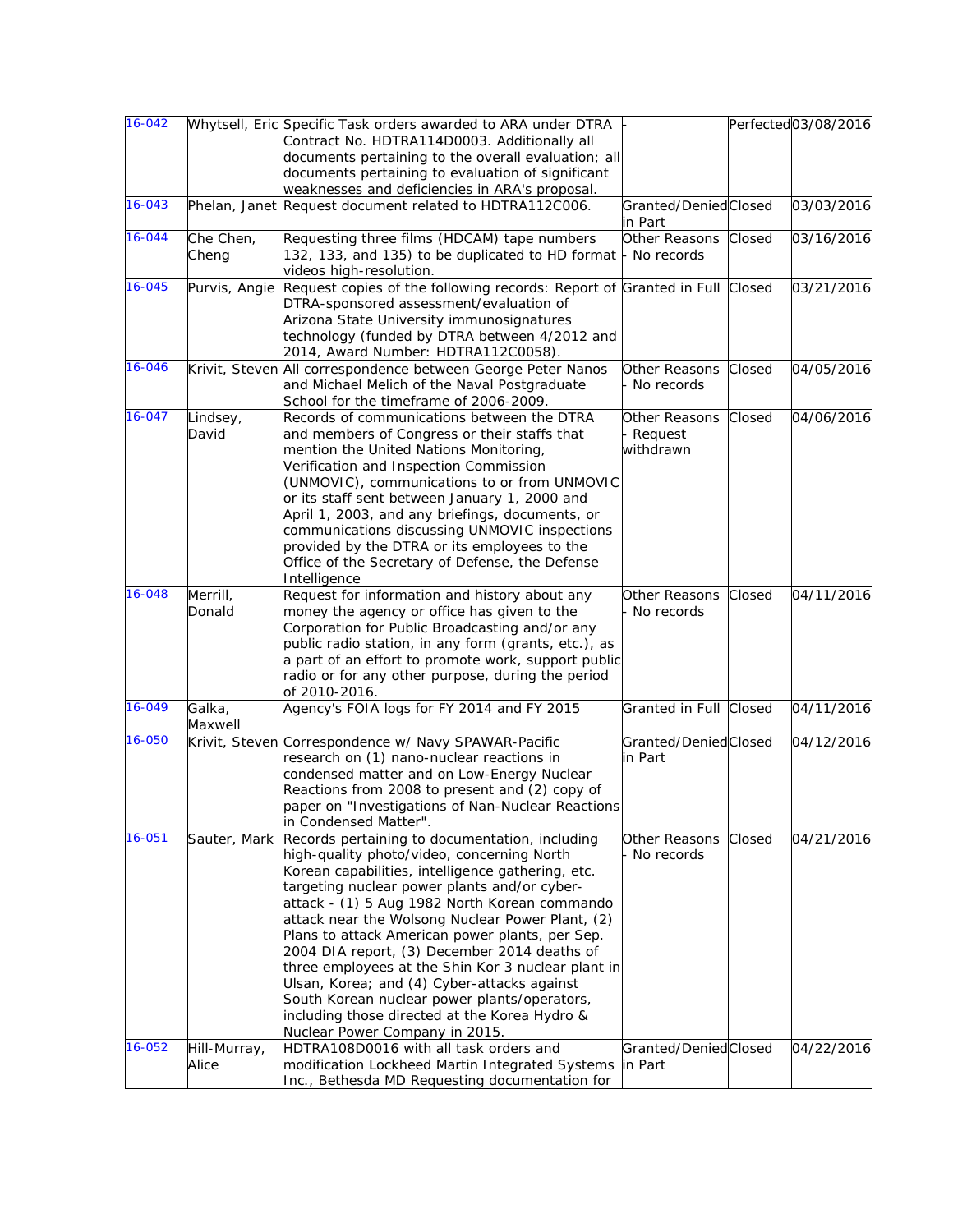|        |                      | these task orders to include Statement of Work                                                |                      |        |                     |
|--------|----------------------|-----------------------------------------------------------------------------------------------|----------------------|--------|---------------------|
|        |                      | (SOW) and addendums and modifications                                                         |                      |        |                     |
| 16-053 | Lindsey,             | Request for copies of the Defense Threat                                                      |                      |        | Perfected04/26/2016 |
|        | David                | Reduction Agency's Annual Command History                                                     |                      |        |                     |
|        |                      | from the years 2002, 2003, and 2004.                                                          |                      |        |                     |
| 16-054 | Philipps,            | Request the following information be provided: all Other Reasons                              |                      | Closed | 04/28/2016          |
|        | David                | radiation dosimetry data showing radiation                                                    | Request              |        |                     |
|        |                      | exposure for US service members from the                                                      | withdrawn            |        |                     |
|        |                      | cleanup of the Enewetak Atoll created between                                                 |                      |        |                     |
|        |                      | 1976 and 1980; and all radiation bioassay data                                                |                      |        |                     |
|        |                      | from urine tests showing radiation exposure for<br>US service members from the cleanup of the |                      |        |                     |
|        |                      | Enewetak Atoll created between 1976 and 1980.                                                 |                      |        |                     |
| 16-055 | Tunkey,              | Copies of research papers, technical specification                                            | Other Reasons        | Closed | 04/27/2016          |
|        | James                | and/or working notes contained in any format                                                  | Request              |        |                     |
|        |                      | related to any infectious diseases, e.g. zika,                                                | withdrawn            |        |                     |
|        |                      | influenza, salmonella, e. coli, malaria, typhoid,                                             |                      |        |                     |
|        |                      | etc.                                                                                          |                      |        |                     |
| 16-059 | Satter,              | Regarding documents related to the 2014                                                       | Granted/DeniedClosed |        | 04/20/2016          |
|        | Raphael              | assessment report carried out by CDC employee                                                 | in Part              |        |                     |
|        |                      | Austin Demby of the Tulane University and                                                     |                      |        |                     |
|        |                      | Metabiota-run labs in Kenema, Sierra Leone.                                                   |                      |        |                     |
| 16-060 | Krambs,              | Detailed Summary of the alleged Security                                                      | Granted/DeniedClosed |        | 05/16/2016          |
|        | Timothy              | Violation, dated March 26th, 2015.                                                            | in Part              |        |                     |
| 16-061 |                      | Cuff, Thomas Request for copies of the following documents:                                   | Other Reasons        | Closed | 05/25/2016          |
|        |                      | H.G. Heubach & G.H. Price, "Evaluation of EMP                                                 | Request              |        |                     |
|        |                      | data from high-altitude nuclear tests (an                                                     | withdrawn            |        |                     |
|        |                      | executive summary), " Final Report (covering the                                              |                      |        |                     |
|        |                      | period 9/17 to 10/31/74), SRI Project 2159,                                                   |                      |        |                     |
|        |                      | Contracts DNA 001-73-C-0009 & DNA 001-72-C-                                                   |                      |        |                     |
|        |                      | 9181, DTIC #ADC004471                                                                         |                      |        |                     |
|        |                      | (SECRET?NATO?RESTRICTED DATA?CNWDI), Aug<br>1975.                                             |                      |        |                     |
| 16-062 |                      | Cuff, Thomas Request for copies of the following documents:                                   | Other Reasons        | Closed | 05/25/2016          |
|        |                      | Authors Unknown, Electromagnetic Pulse G,                                                     | - No records         |        |                     |
|        |                      | Contract F0470482C0018, ARPA Order No., DTIC                                                  |                      |        |                     |
|        |                      | #AD519699, April 1971.                                                                        |                      |        |                     |
| 16-063 |                      | Cuff, Thomas Copy of four documents pertaining to high-                                       |                      |        | Perfected06/20/2016 |
|        |                      | altitude EMP Reports.                                                                         |                      |        |                     |
| 16-064 | Chen, Cheng          | I want to research four films from DTRIAC                                                     | Other Reasons        | Closed | 06/27/2016          |
|        |                      | collection 1. HDcam tape number: 207 2. HDcam                                                 | Other                |        |                     |
|        |                      | tape number: 174 3. HDcam tape number: 170 4.                                                 |                      |        |                     |
|        |                      | HDcam tape number: 165                                                                        |                      |        |                     |
| 16-065 | Burt, Peter          | Accidents and Incidents Involving Nuclear                                                     | Granted in Full      | Closed | 06/27/2016          |
|        |                      | Weapons: Accidents and Incidents During the                                                   |                      |        |                     |
|        |                      | Period 1 July 1957 Through 31 March 1967'.                                                    |                      |        |                     |
|        |                      | Technical Letter 20-3, Defense Atomic Support                                                 |                      |        |                     |
|        |                      | Agency, October 15 1967 (SECRET/RESTRICTED                                                    |                      |        |                     |
| 16-066 |                      | DATA/declassified).<br>Request the following information: 1) Operation                        | Granted in Full      | Closed | 07/11/2016          |
|        | Thompson,<br>Michael | Teapot 1955, DNA Report 6009F; S2) hot Bee, A                                                 |                      |        |                     |
|        |                      | Test in the Teapot Series, March 22, 1955, DNA                                                |                      |        |                     |
|        |                      | Report 6011F.; 3) Operation Tumbler-Snapper,                                                  |                      |        |                     |
|        |                      | 1952, DNA 6019F, NTPR, 1982.; 4) Operation                                                    |                      |        |                     |
|        |                      | Buster-Jangle, 1951, DNA 6023F, 1982; 5) Shots                                                |                      |        |                     |
|        |                      | Able to Easy: The First Five Tests of the Buster-                                             |                      |        |                     |
|        |                      | Jangle Series, 22 October - 5 November 1951,                                                  |                      |        |                     |
|        |                      | DNA 6024F, 1982.                                                                              |                      |        |                     |
| 16-067 | Thompson,            | Request the following information: 1) Castle                                                  | Granted in Full      | Closed | 07/11/2016          |
|        | Michael              | Series, 1954, DNA Report 6035F, 1982; 2)                                                      |                      |        |                     |
|        |                      | Operation Ivy, 1952, DNA Report 6036F,                                                        |                      |        |                     |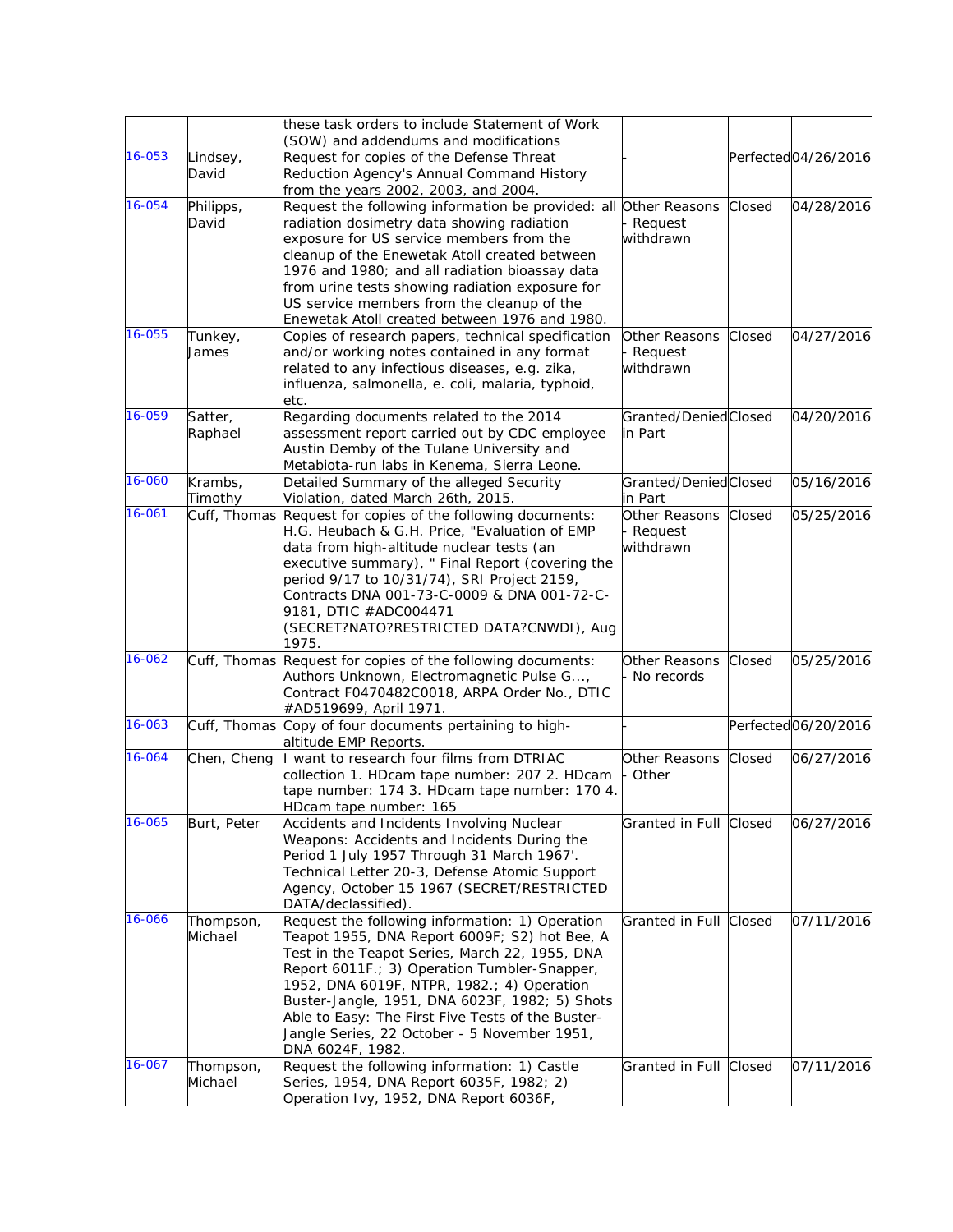|        |                        | December 1982; 3) Operation Redwing, 1956,<br>DNA Report 6037F; 4) Operation Hardtack I,<br>1958, DNA Report 6038F, December 1, 1982; 5)<br>Operation Argus 1958, DNA 6039F, April 30,<br>1982.                                                                                                                                                                                                                                                                                                                                                                                                                                                                                                                                                                                                                                                                                                                                                                                                                                                                                                                                                                                                                                               |                                                         |        |                                  |
|--------|------------------------|-----------------------------------------------------------------------------------------------------------------------------------------------------------------------------------------------------------------------------------------------------------------------------------------------------------------------------------------------------------------------------------------------------------------------------------------------------------------------------------------------------------------------------------------------------------------------------------------------------------------------------------------------------------------------------------------------------------------------------------------------------------------------------------------------------------------------------------------------------------------------------------------------------------------------------------------------------------------------------------------------------------------------------------------------------------------------------------------------------------------------------------------------------------------------------------------------------------------------------------------------|---------------------------------------------------------|--------|----------------------------------|
| 16-068 | Thompson,<br>Michael   | Request for the following information: 1)<br>Operations Mandrel and Grommet, Events Minute<br>Steak, Diesel Train, Diana Mist, Mint Leaf, Hudson<br>Moon, Diagonal Line, and Misty North, September<br>12, 1969 to May 2, 1972, DNA Report 6223F,<br>1987. 1) Operations Mandrel And Grommet,<br>Events Minutes Steak, Diesel Trains, Diana Mist,<br>Mint Leaf, Hudson Moon, Diagonal Lines, and<br>Misty North, September 12, 1969 to May 2, 1972,<br>DNA Report 6223F, 1987 2) Operations Flintlock<br>and Latchkey, Events Red Hot, Pin Stripe, Discus<br>Thrower, Pile Driver, Double Play, Newpoint, Midi<br>Mist, March 5, 1966 - June 26, 1967, DA Report<br>6321F. 3) Operations Crosstie and Bowline,<br>Events Door Mist, Dorsal Fin, Milk Shake, Diana<br>Moon, Hudson Seal, and Ming Vase, August 31,<br>1967 - November 20, 1968, DNA report 6322F,<br>1985. 4) Operations Anvil, Cresset, Tinderbox,<br>and Guardian, Events Husky Pup, Mighty Epic,<br>Hybla Gold, Diablo Hawk, Huron King, and Miners<br>Iron, October 24, 1975 - October 31, 1980, DNA<br>Report 6325F, 1989. 5) Palomares Summary<br>Report: Field Command, DNA, Technology and<br>Analysis Directorate, Kirtland AFB, New Mexico,<br>Accession #NV0067458. | Granted in Full Closed                                  |        | 07/11/2016                       |
| 16-069 | Ravnitzky,<br>Michael  | Request for copies of correspondence between<br>DTRA and other agencies regarding Low Energy<br>Nuclear Reactions and request a copy of any<br>memos at DTRA on the subject of Low Energy<br>Nuclear Reactions during the time period January<br>$1, 2010$ to present.                                                                                                                                                                                                                                                                                                                                                                                                                                                                                                                                                                                                                                                                                                                                                                                                                                                                                                                                                                        | Other Reasons<br>No records                             | Closed | 07/19/2016                       |
| 16-070 | Page, Joseph           | Request a copy of the following documents<br>containing the following information: Armed<br>Forces Special Project document (Telexes,<br>memos, reports, etc.) regarding the B-29 accident<br>on Manzano Mountain, New Mexico on 11 April<br>1950.                                                                                                                                                                                                                                                                                                                                                                                                                                                                                                                                                                                                                                                                                                                                                                                                                                                                                                                                                                                            | Other Reasons<br>Request<br>withdrawn                   | Closed | 07/22/2016                       |
| 16-071 | Turse, Nick            | Request a Study and Analysis of Infectious Agents Other Reasons Closed<br>in South Africa from January 1, 2012 to present.                                                                                                                                                                                                                                                                                                                                                                                                                                                                                                                                                                                                                                                                                                                                                                                                                                                                                                                                                                                                                                                                                                                    | No records                                              |        | 07/25/2016                       |
| 16-072 | Turse, Nick            | Request a copy of the current vulnerability<br>assessment database and any periodic analytic<br>product provided to the Chairman of the Joint<br>Chiefs of Staff to support AT readiness of the DoD<br>components, from July 1, 2015 to present.                                                                                                                                                                                                                                                                                                                                                                                                                                                                                                                                                                                                                                                                                                                                                                                                                                                                                                                                                                                              | Other Reasons<br>Records not<br>reasonably<br>described | Closed | 08/01/2016                       |
| 16-073 | Nadi, Alireza          | Technical Report SL 86-45.                                                                                                                                                                                                                                                                                                                                                                                                                                                                                                                                                                                                                                                                                                                                                                                                                                                                                                                                                                                                                                                                                                                                                                                                                    | Granted/DeniedClosed<br>in Part                         |        | 08/11/2016                       |
| 16-074 | Chen, Cheng            | Film Title: Upshot-knothole Selected Effects<br>Scenes Film Number SFP-450-(AF) or Project<br>5401-(SWP)                                                                                                                                                                                                                                                                                                                                                                                                                                                                                                                                                                                                                                                                                                                                                                                                                                                                                                                                                                                                                                                                                                                                      |                                                         |        | Perfected <sub>08</sub> /11/2016 |
| 16-075 |                        | Mcintyre, Eric DASA Technical Letter 20-3, and appendixes<br>Accidents and Incidents Involving Nuclear<br>Weapons.                                                                                                                                                                                                                                                                                                                                                                                                                                                                                                                                                                                                                                                                                                                                                                                                                                                                                                                                                                                                                                                                                                                            | Granted in Full                                         | Closed | 08/23/2016                       |
| 16-076 | Heckenlively,<br>Bryan | Request is for twenty-one items pertaining to<br>radiation measurements taken in and around<br>Japan from 2010 - 2012 following the earthquake<br>and tsunami.                                                                                                                                                                                                                                                                                                                                                                                                                                                                                                                                                                                                                                                                                                                                                                                                                                                                                                                                                                                                                                                                                |                                                         |        | Perfected08/23/2016              |